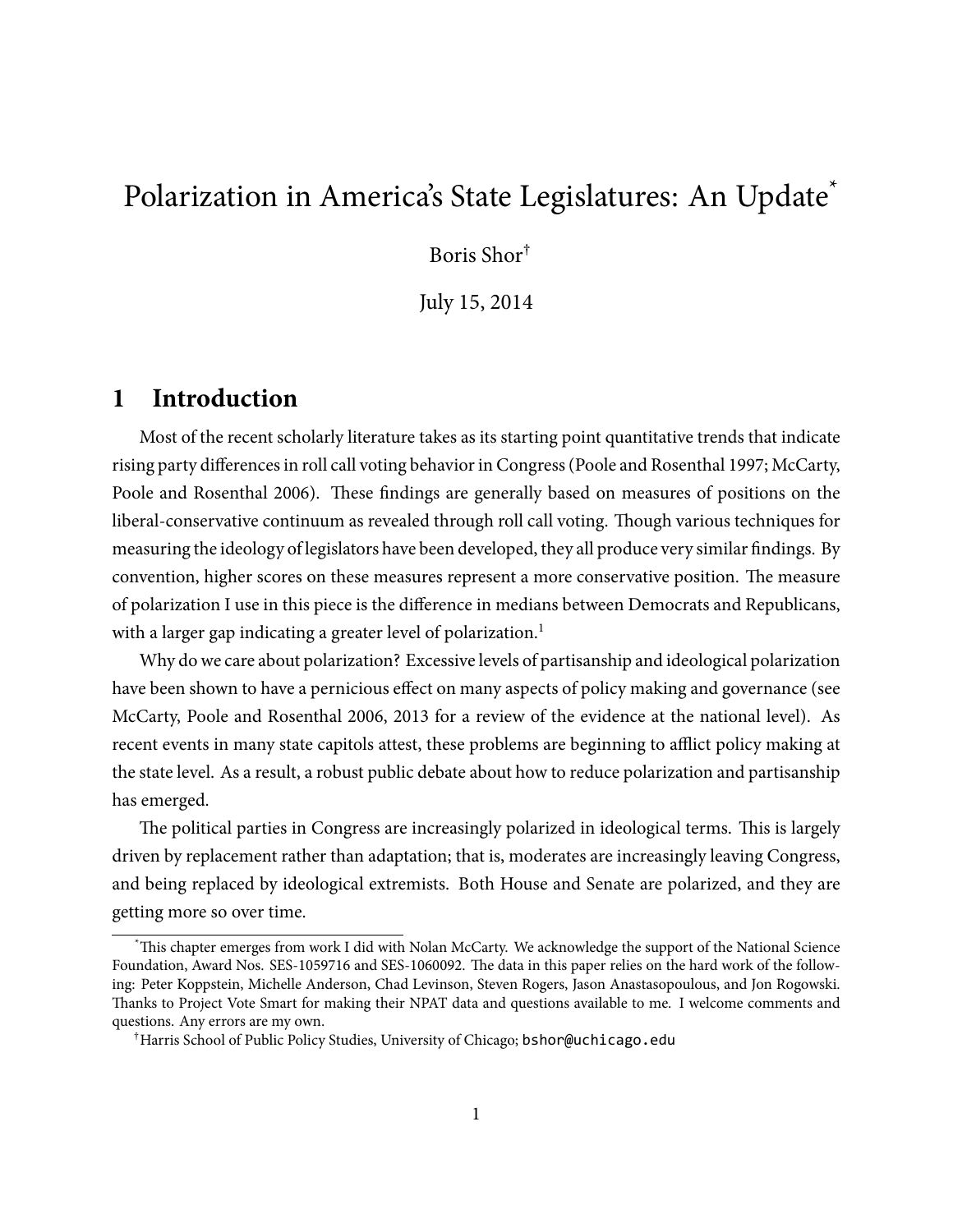What about American state legislatures? It's important to nail down these numbers because we need to know where we stand to find out if polarization is leading to political gridlock and dysfunctional policy. We also need a barometer of polarization to find out whether reforms like opening up primaries, taking redistricting away from politicians themselves, term limits, and so forth can do anything about this yawning gap between the parties. And since there are 50 state legislatures, we might find answers to these questions more quickly and definitively than we can with Congress, of which we only have one.

While polarization in the states has not received the same attention as congressional polarization, our recent research has shown that state legislatures are quite polarized [\(Shor and McCarty](#page-18-2) [2011\)](#page-18-2). Most state legislatures exhibit levels of partisan and ideological conflict that are at least as high as that of the U.S. Congress. Moreover, polarization has been rising in most–but not all–state legislatures. And just as it has in Congress, partisan conflict within state legislatures has become a central feature of policy making whether it be abortion policies in Texas, collective bargaining in Wisconsin, or the expansion of Medicaid in the states under the Affordable Care Act.

While the phenomenon of the polarization of state governments is intrinsically important, the states also provide a useful laboratory for evaluating the proposed reforms designing to mitigate polarization or its consequences at all levels. For example, suppose one wanted to evaluate the extent to which various features of the campaign finance system create biases towards the election of ideologues and partisans. Conducting such a study on the U.S. Congress faces any number of limitations. The basic structure of the federal campaign finance system changes very rarely. And when it does, the reforms are themselves a product of the partisan and ideological conflict that they are presumed to influence. The states, on the other hand, hold elections under a very diverse set of campaign finance rules, ranging from public financing in some states to trivial restrictions in others. Moreover, these rules change frequently. In principal, scholars could much more confidently evaluate the role of campaign finance in party polarization by leveraging both the variation in rules across and within states.

Clearly, the states are also ideal for evaluating proposed reforms of primary electoral systems, legislative districting, and convenience voting. Additionally, the states afford opportunities to examine the policy effects of partisan polarization. Do less polarized states manage their economies, governments, and disadvantaged citizens better than more polarized states? How might extreme partisanship impact opportunity for reform in education policy, public sector pensions, health policy or any of the other salient areas of state policy making?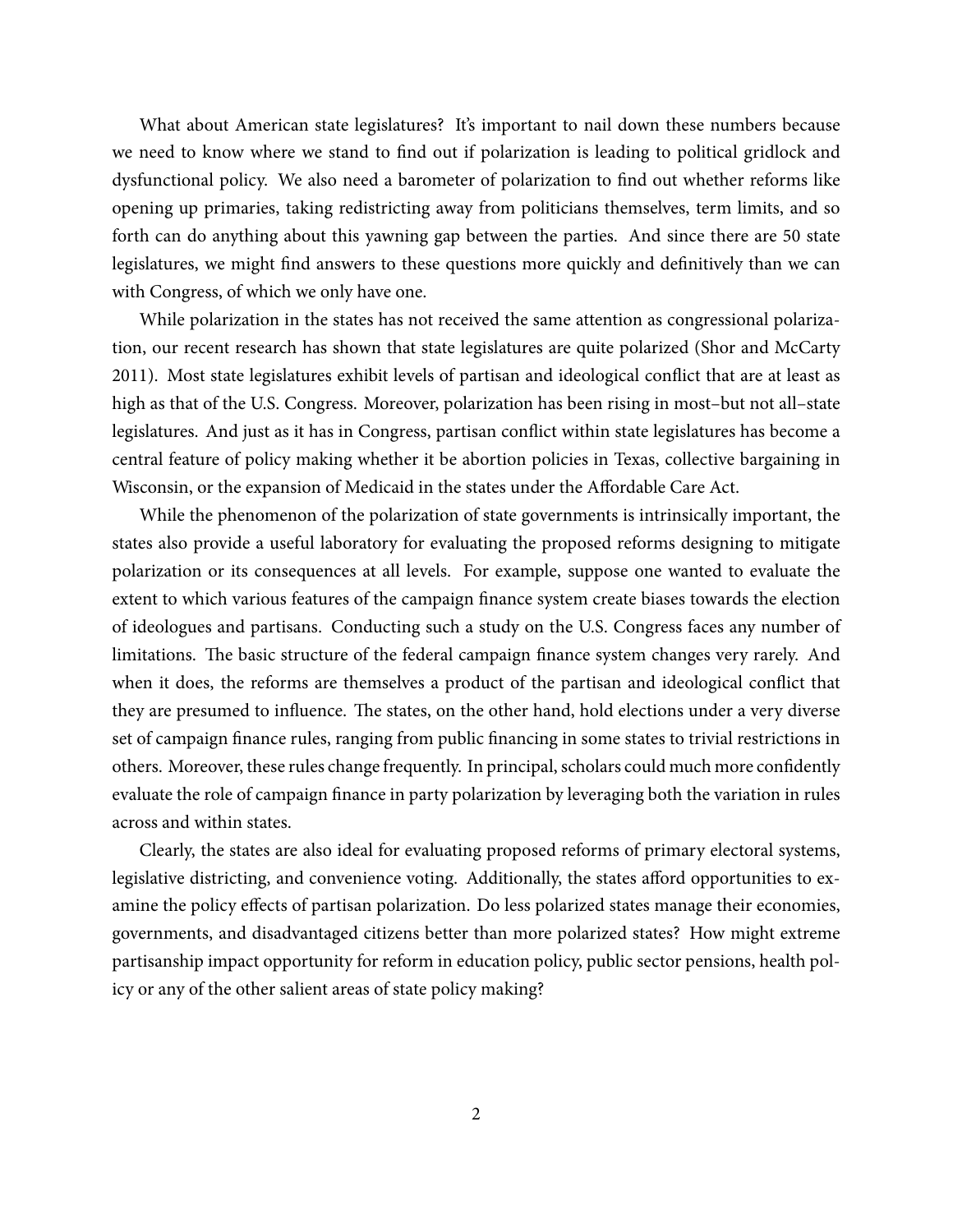### **2 Trends in Polarization**

Unfortunately, the data necessary to use the states to study the causes and consequences of polarization has not been available. Prior to our work, similar measurements of polarization at the state level were unavailable for two reasons: the lack of data on voting records and the lack of a metric for comparing across states. To address the first problem, legislative journals of all 50 states (generally from the mid-90s onward) were either downloaded from the web or purchased in hard copy. The hard copy journals were disassembled, photocopied, and scanned. These scans were converted to text using optical character recognition software. To convert the raw legislative text to roll call voting data, we developed several data-mining scripts. Because the format of each journal is unique, a script had to be developed for each state and each time a state changed its publication format.

When our article initially came out, we covered roughly the period between 1996 and 2006, which effectively means the legislators elected between 1994 and 2004. We have continued to update the data since the article appeared, and this paper documents the updates since. Now the data extend to 2011, meaning we now incorporate the legislators elected between 2006 and 2010. In all, our dataset currently covers nearly 20,000 unique state legislators across the 50 states, with more than 1,500 chamber-years of data.

The second issue is that we can only compare the positions of two legislators if they have cast votes on the same issues. If we assume that legislators have fairly consistent positions over time, we can compare two legislators so long as they both have voted on the same issues as a third legislator. But this issue poses special problems to the study of state legislators because two legislators from different states rarely cast votes on exactly the same issue. So to make comparisons across states we use a survey of federal and state legislative candidates that asks similar questions across states and across time. The National Political Awareness Test (NPAT) is administered by Project Vote Smart, a nonpartisan organization that disseminates these surveys as voter guides to the public at large. By combining the data on roll call votes with the NPAT survey data from 1996 to 2011, we generate universal coverage of state legislators who have served in the states for which we have the roll call data. The technical details of how we combine these two data sources can be found in [Shor and](#page-18-2) [McCarty](#page-18-2) [\(2011](#page-18-2)).

We turn now to seeing what the new data and the passage of time shows us. Figure [1](#page-3-0) averages the distance between party medians over time and across chambers within states to get a sense of the average level of polarization. We are able to make direct comparison to Congress because congressional candidates answer the Vote Smart survey just as state legislative candidates do. Strikingly, the level of polarization in the U.S. House and Senate – the subject of substantial scholarly attention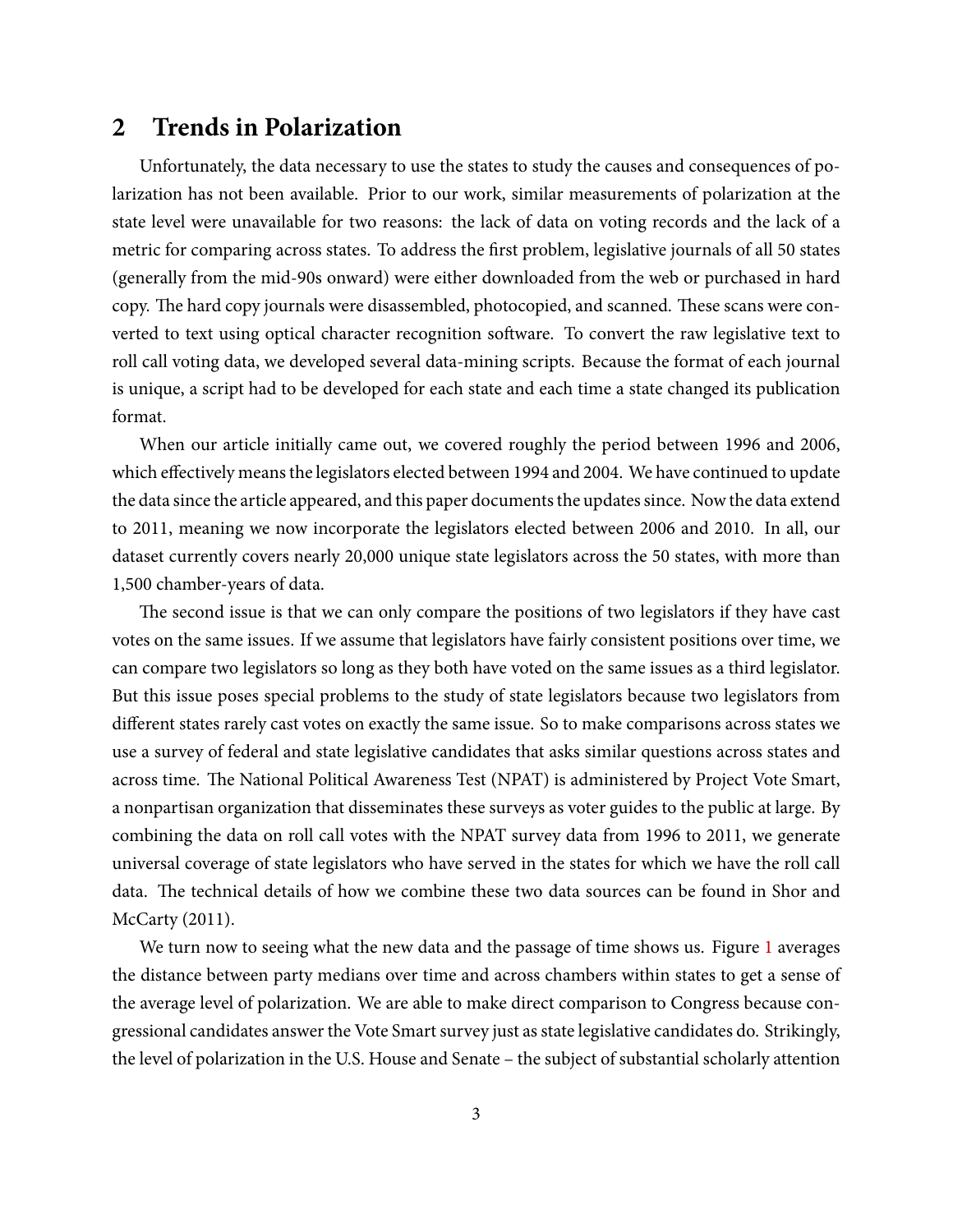<span id="page-3-0"></span>[\(McCarty, Poole and Rosenthal](#page-17-0) [2006](#page-17-0); Th[eriault](#page-18-3) [2008\)](#page-18-3) is not an outlier. In comparison to Congress, the majority of state legislatures are less polarized, while 15 are actually more polarized. California is by far the most polarized state legislature, and Congress looks decidedly bipartisan by comparison (see [Masket](#page-17-1) [2009](#page-17-1) on the causes and consequences of polarization in this state.) On the other end, Rhode Island and Louisiana are the least polarized. In the former, Democrats are liberal, but so too are the Republicans. In the latter, the converse is true.



**Figure 1:** *Comparison of polarization averaged across chambers and time for all 50 state legislatures. Congress is included as the dashed line for comparison.*

We also find that there is variation in polarization trends across states. Figures [2](#page-5-0) further illustrates how heterogeneous states are with respect to polarization levels and trends.

As with the US Congress, all 99 state legislative chambers (Nebraska has a single chamber commonly referred to as the Unicam or Senate) are polarized. In 75 of those 99 chambers, the parties are getting more distant from each other. In 17 of them, the parties are roughly stable, not trending towards or away from each other. In 7 chambers, the parties are actually depolarizing or getting closer. In most states, unlike in the US Congress, the upper (Senate) chamber is typically more polarized than the lower (House or Assembly) chamber. On the other hand, the lower chamber is polarizing faster in more states than the upper chamber. It is not yet clear why these differences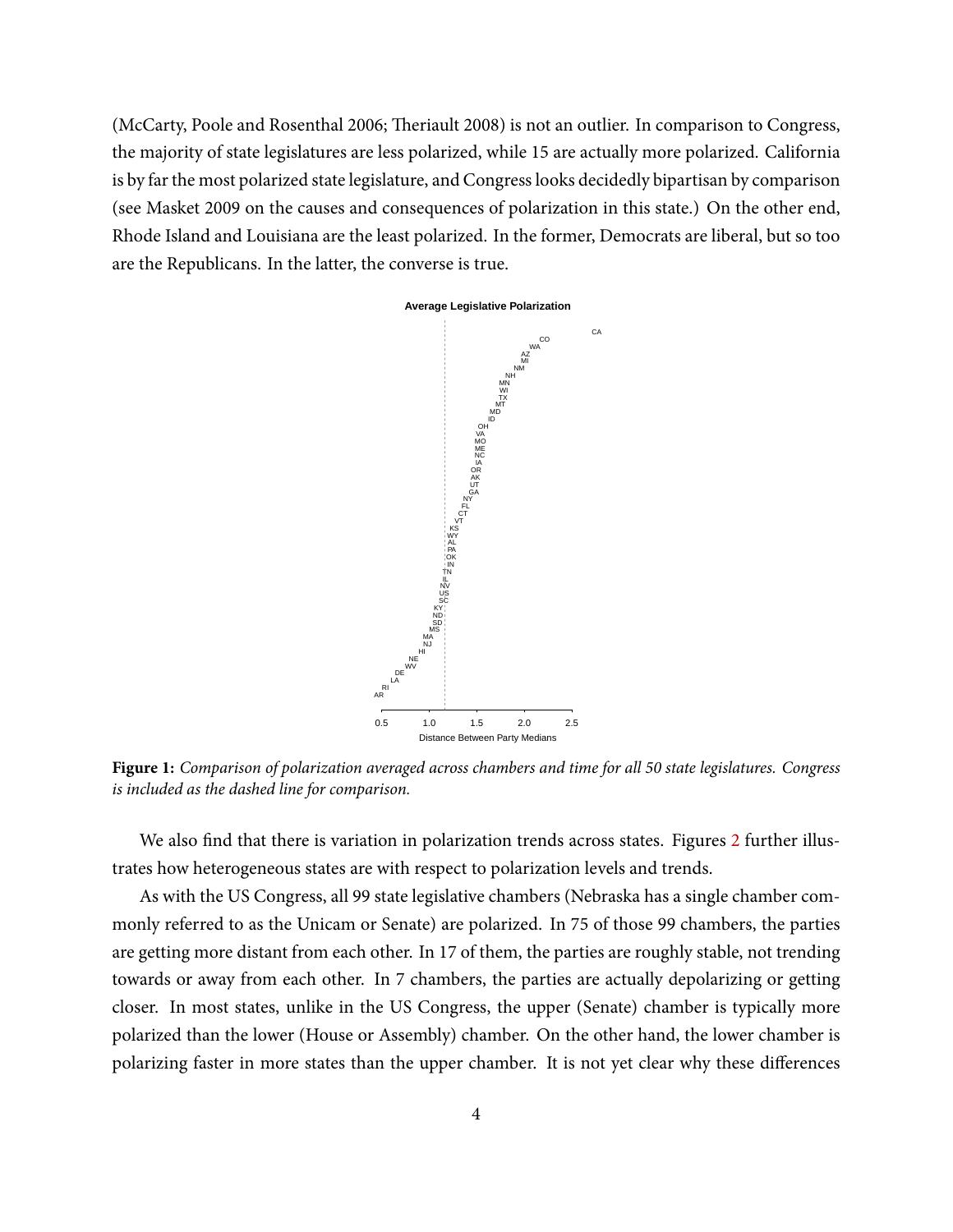should exist.

The top 10 fastest polarizing chambers, in order, are the senates in: Arizona, Hawaii, Colorado, Missouri, and Idaho, and the lower chambers in Montana, Arkansas, Arizona, Colorado, and Washington. The fastest depolarizing state chambers, in order, are the Wyoming House, the Oregon Senate, the Alaska Senate, the Ohio Senate, and the North Carolina Senate. This is completely unheard of in recent years in Congress. At the same time, California retains its title as the most polarized state legislature in the country. It has even managed to move up a couple of notches in the past 15 years. Another notable state is Nebraska, whose Unicam is amongst the fastest polarizers in the country, despite the fact that it is nonpartisan by law in the chambers and at the voting booth. [Masket and](#page-17-2) [Shor](#page-17-2) [\(2013](#page-17-2)) describes how parties in the state have overcome this powerful prohibition to work as cohesive, disciplined units–just like other states.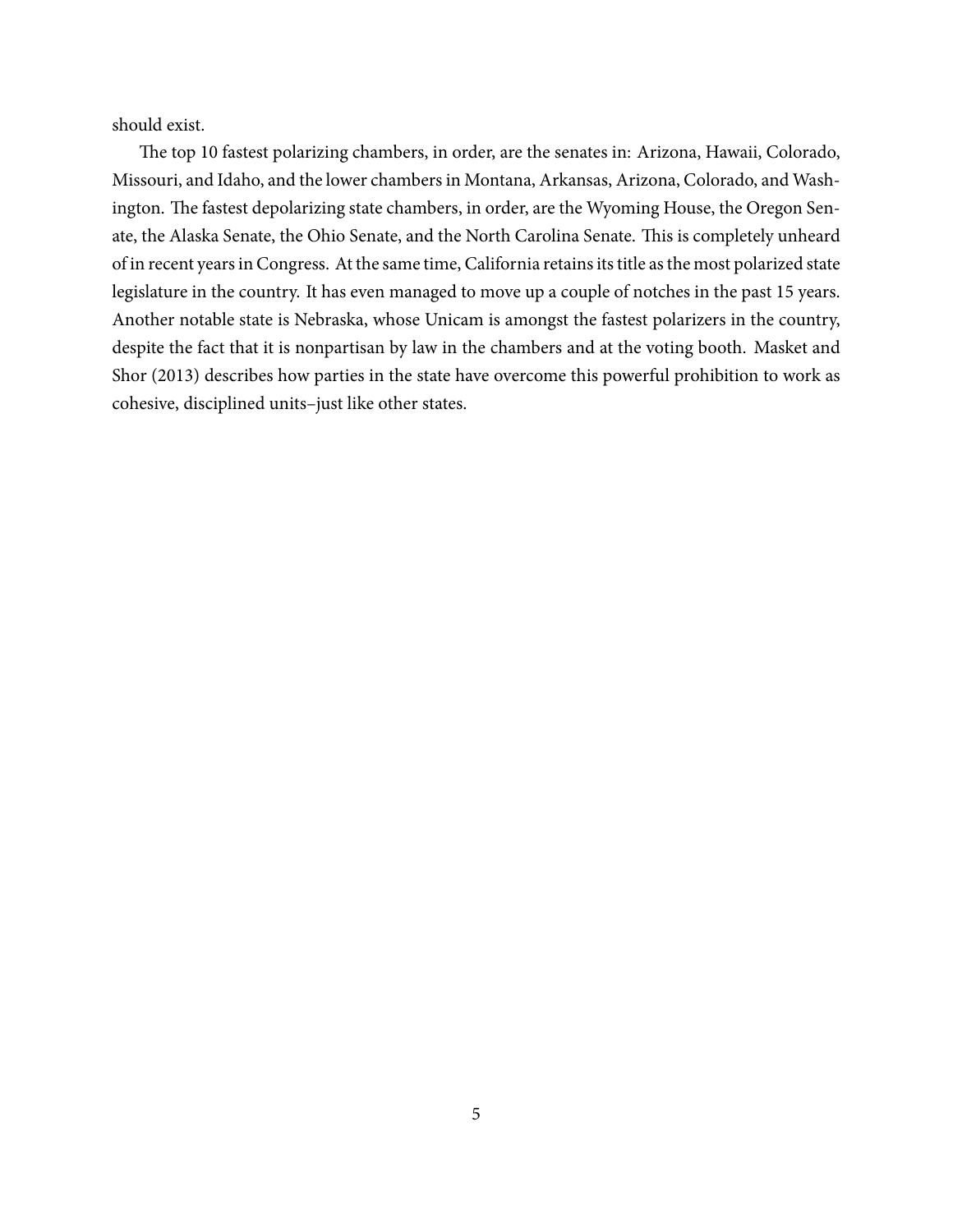<span id="page-5-0"></span>

#### Polarization by Chambers

**Figure 2:** *Difference in party medians. Higher values indicate more polarization.*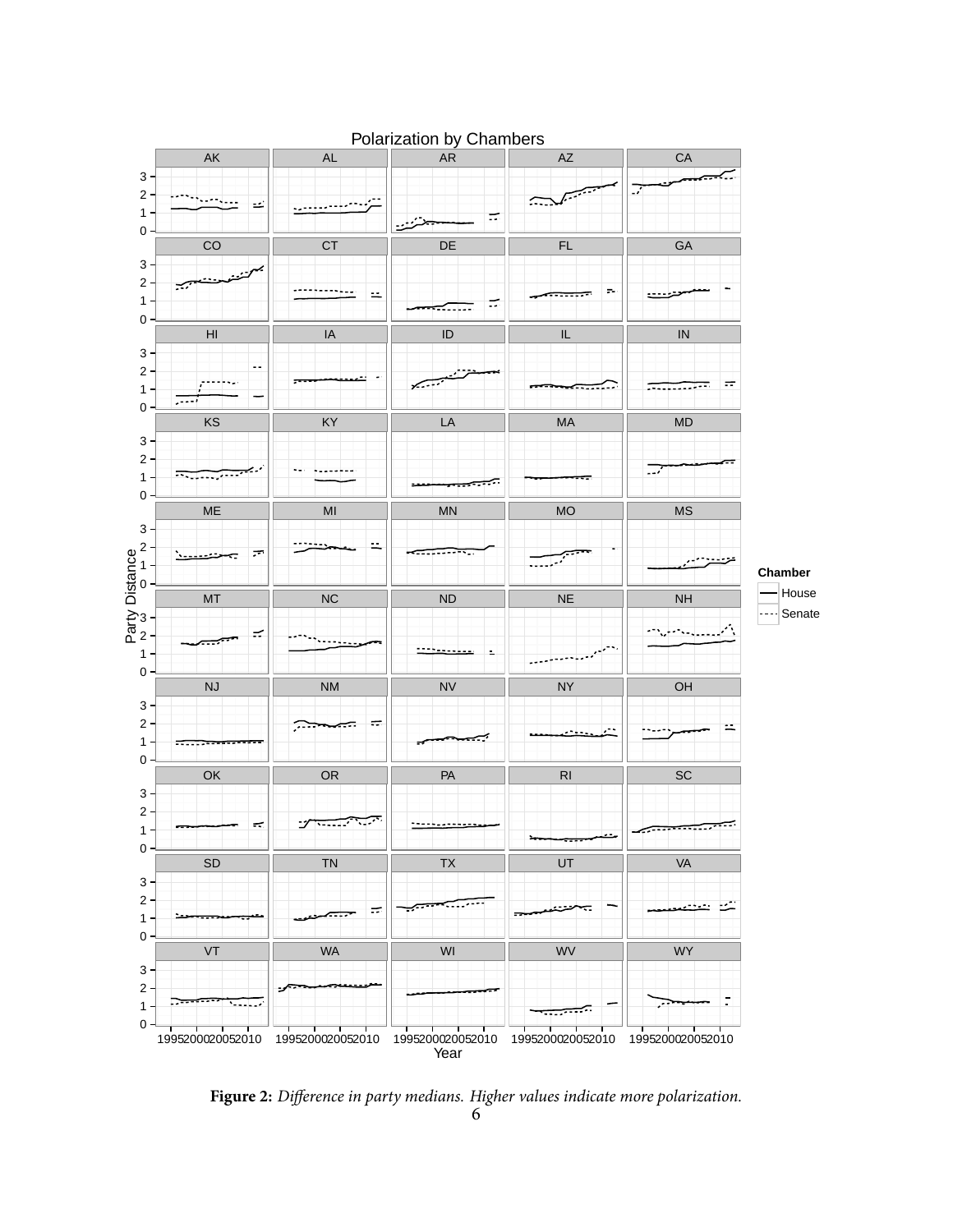#### **2.1 Asymmetric Polarization**

But which parties are driving this polarization at the state level? Are both parties at fault, or is one becoming more extreme compared to the other? That is, is state legislative polarization symmetric or asymmetric? When we look at Congress over the past 20 years, we can clearly see that–in both the US House and Senate–the Republican party has gotten more extreme over time relative to the Democrats (though in the House Democrats have polarized to a smaller degree as well). This is a familiar story of asymmetric polarization. In fairness, Democrats' move in the liberal direction started earlier than Republicans: the 1940s versus the mid 1970s. Still, in recent years, Congressional Republicans have unquestionably moved further, faster.

The data and method that Nolan McCarty and I have developed shed light on trends in America's state legislatures. Figure [3](#page-7-0) shows the picture graphically, plotting party medians over time, separately for each chamber. Looking across the states, Republicans on the whole are clearly polarizing faster than Democrats. In 68 of the 99 state legislative chambers, they are getting more conservative over time, while in 62 chambers Democrats are getting more liberal. In 16 chambers Democrats are actually getting more conservative (eg, depolarizing), while the converse is true in 16 chambers for Republicans where they are getting more liberal. In 21 chambers Democrats are roughly stable and the same is true in 15 chambers for Republicans.

But what the data clearly reveal is that states are wildly diverse. In some states like Tennessee and Colorado, Republicans are getting more extreme in recent time, while Democrats are not changing much. But in other states like Idaho, Mississippi, and California, it is Democrats who are largely responsible for the states' recent polarization. And finally, there are states like Texas, Missouri, and Nebraska where both parties are polarizing roughly equally and simultaneously. So the polarization story is similar in some ways in state legislatures than in Congress: Republicans are leading the charge to the ideological poles on average. But it's different, too: the average story obscures lots of differences across states. State polarization trends thus underline the usefulness of studying state legislatures as a laboratory for political observers: there's just lots of variation to work with in trying to understand what causes what. And so we should look to state experiences to see whether reforms in areas like redistricting, primaries, campaign finance, and so on do anything to mitigate polarization, and whether some reforms might have unintended consequences that make it worse.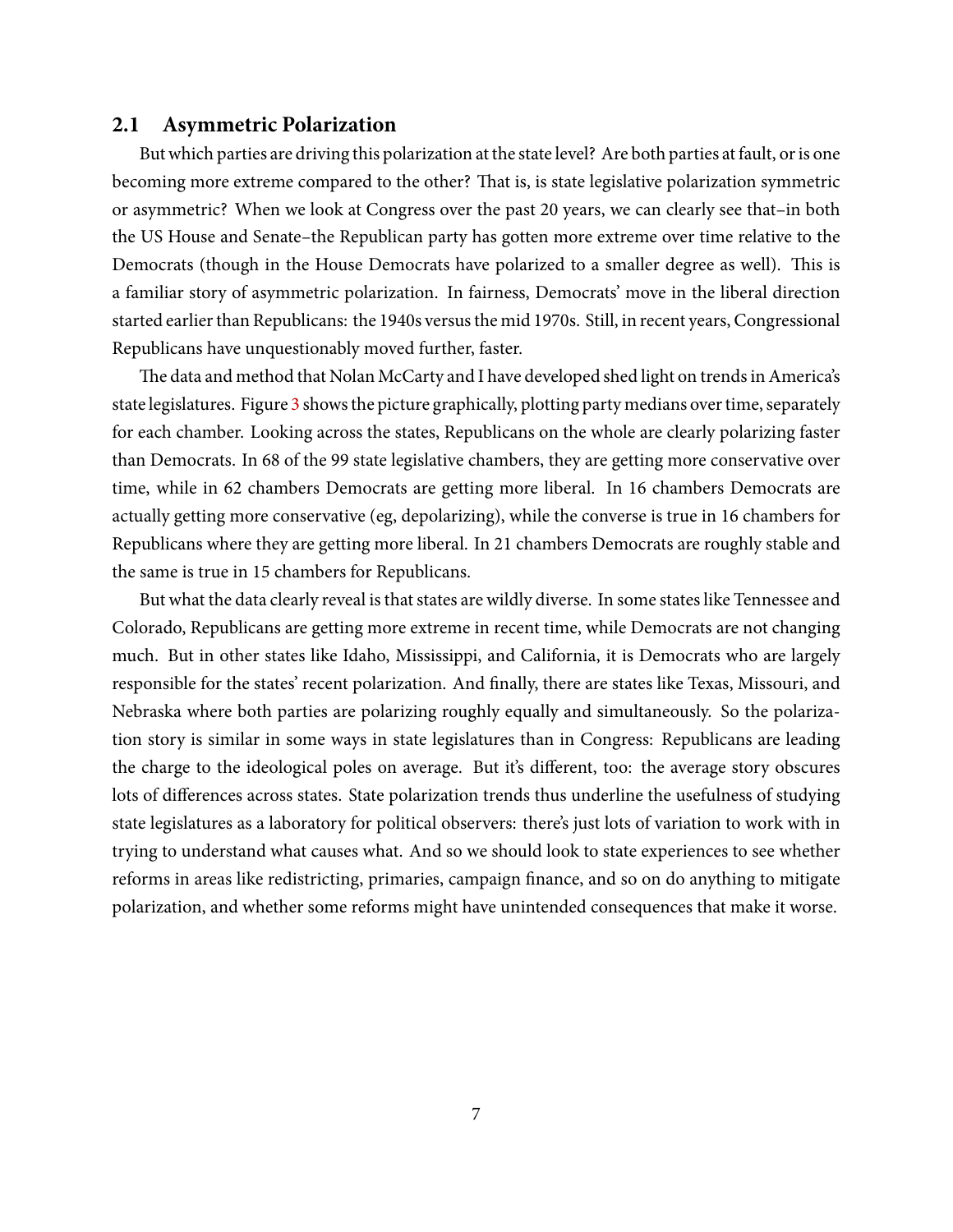<span id="page-7-0"></span>

#### Chamber Party Medians over Time

**Figure 3:** *Party medians within chambers across states. Republicans are polarizing faster in 6 more chambers*  $than$  Democrats.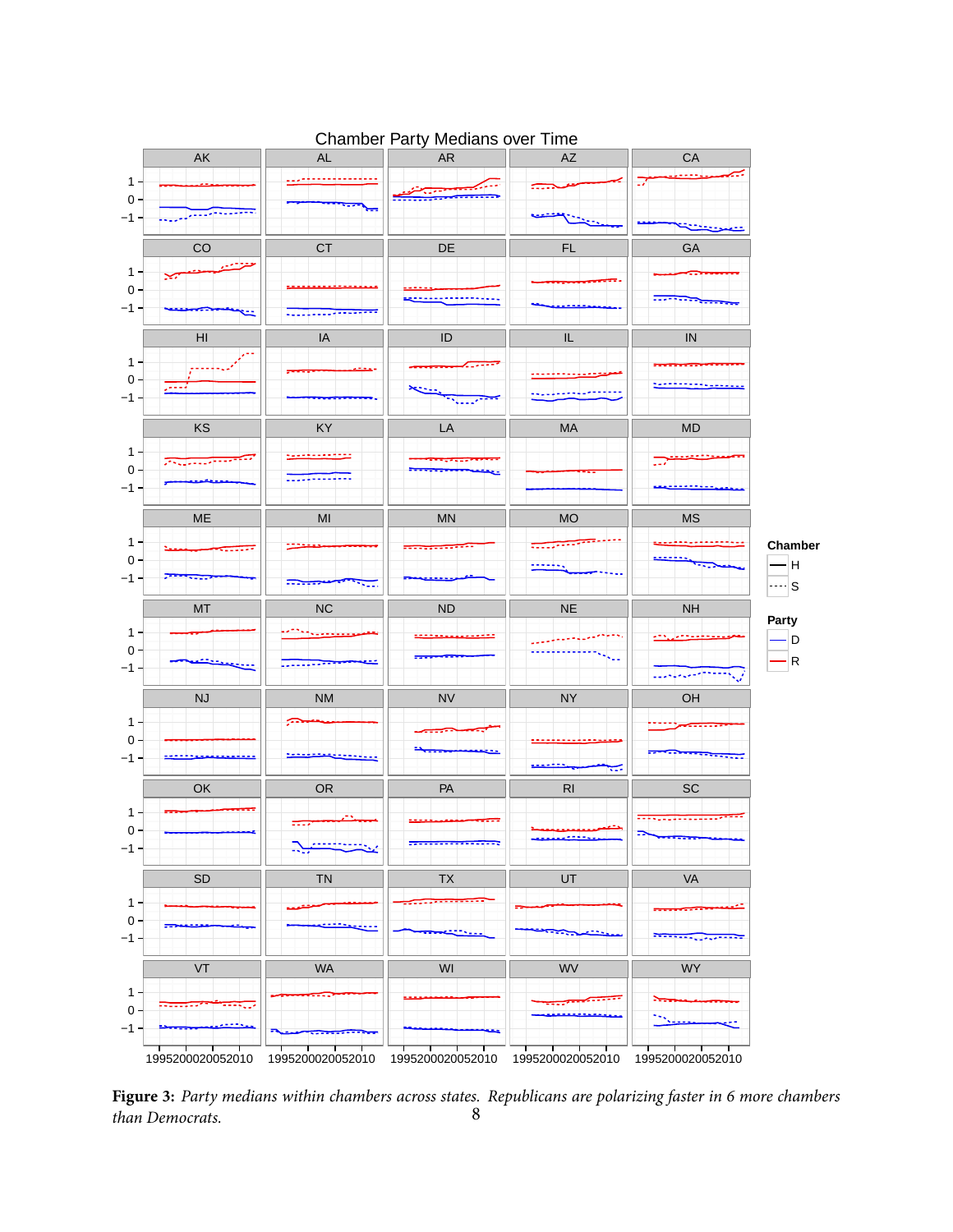### **3 Causes**

A number of papers have utilized the [Shor and McCarty](#page-18-2) ([2011\)](#page-18-2) data to investigate potential causes of polarization. I illuminate a few of these below.

#### **3.1 Primary Institutions**

One of the most popular electoral reforms concerns changing the ways in which parties nominate candidates for the general election. The idea that less partisan – and more open – primary elections would create the conditions for more moderate office holders was behind California's recent adoption of the "top two" primary system in which the top vote getters regardless of party move to the general election. Several studies have argued for a significant effect from nomination procedures [\(Bullock and Clinton](#page-17-3) [2011;](#page-17-3) [Gerber](#page-17-4) [1998](#page-17-4)). However, these studies rely on either purely cross-sectional data or data from a limited number of states.

But our data provides an opportunity to evaluate empirically whether moving from closed partisan primaries to less partisan open primaries reduces polarization.<sup>2</sup> In **?**, we use our data on state legislator positions to test whether states that use open primaries or shift to open primaries elect less extreme legislators (and by extension less polarized legislatures.) Our findings challenge the conventional wisdom as we find few strong relationships between the openness of a primary and the moderation of the legislators it produces.

Figure [4](#page-9-0) shows our model predictions for the trends in legislator ideology for the five major primary systems we track. In all systems, legislators are getting more extreme over time: Democrats are becoming more liberal and Republicans more conservative. More open and nonpartisan systems, which are hypothesized to moderate candidates given the presence of independents and other-party identifiers, do not seem to have more moderate records than more closed systems.

Our study, however, only considers opening primaries to independents and cross-over partisans. Evaluations of more radical alternatives such as California's "top two" system have been limited, although our data is now being used to address this question in a new study (**?**). Our data will improve the ability to tackle this question as researchers will not only be able to use it to identify changes in California's polarization after adoption but also to compare those changes to changes in polarization in non-reform states. Such a research design would greatly improve the reliability of the inferences.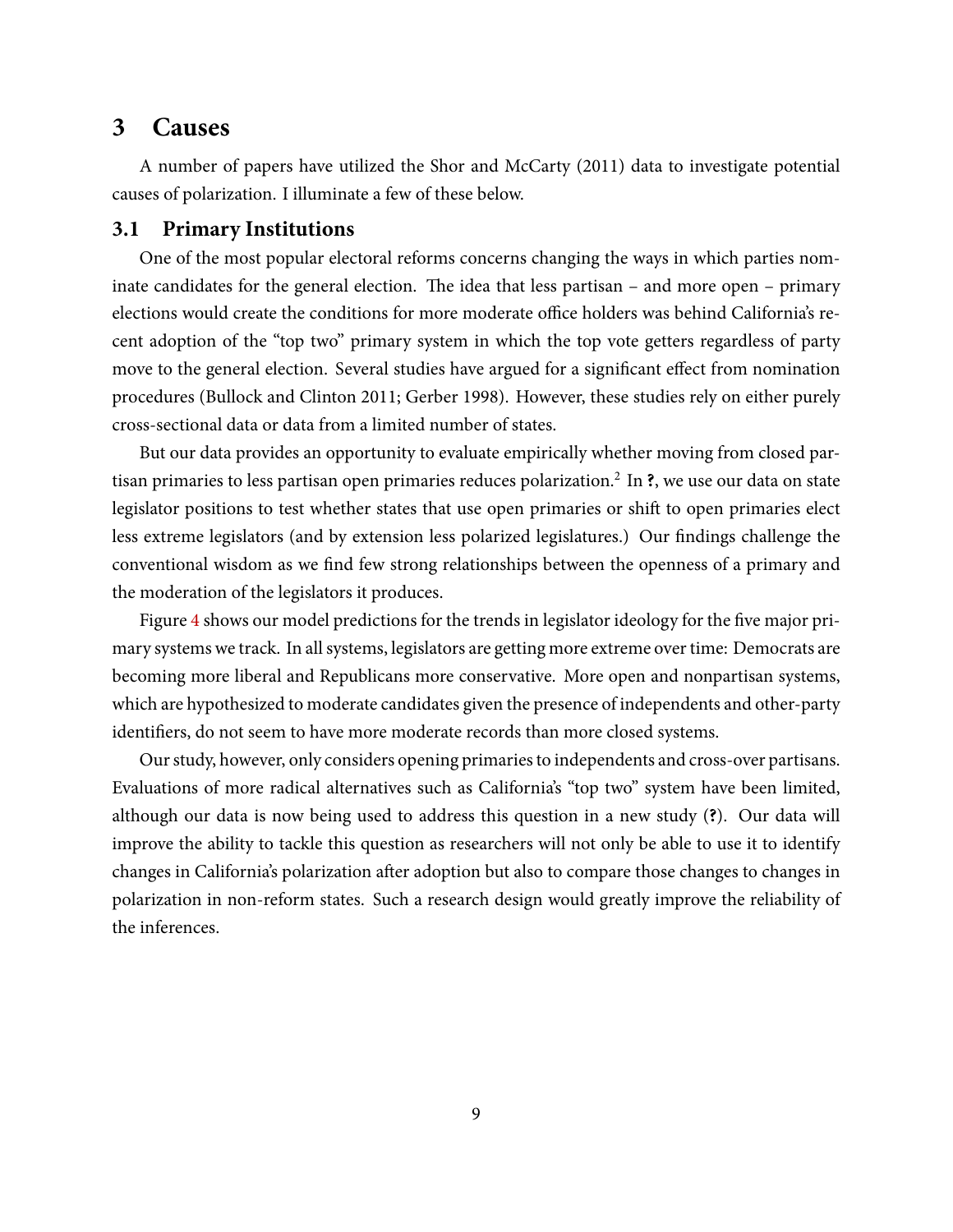<span id="page-9-0"></span>

Figure 4: Predicted legislator ideology trends holding all other variables fixed at their means, including fixed *effects. Gray lines represent 95% error bounds. All systems appear to show polarizing trends over time, with little difference between them.*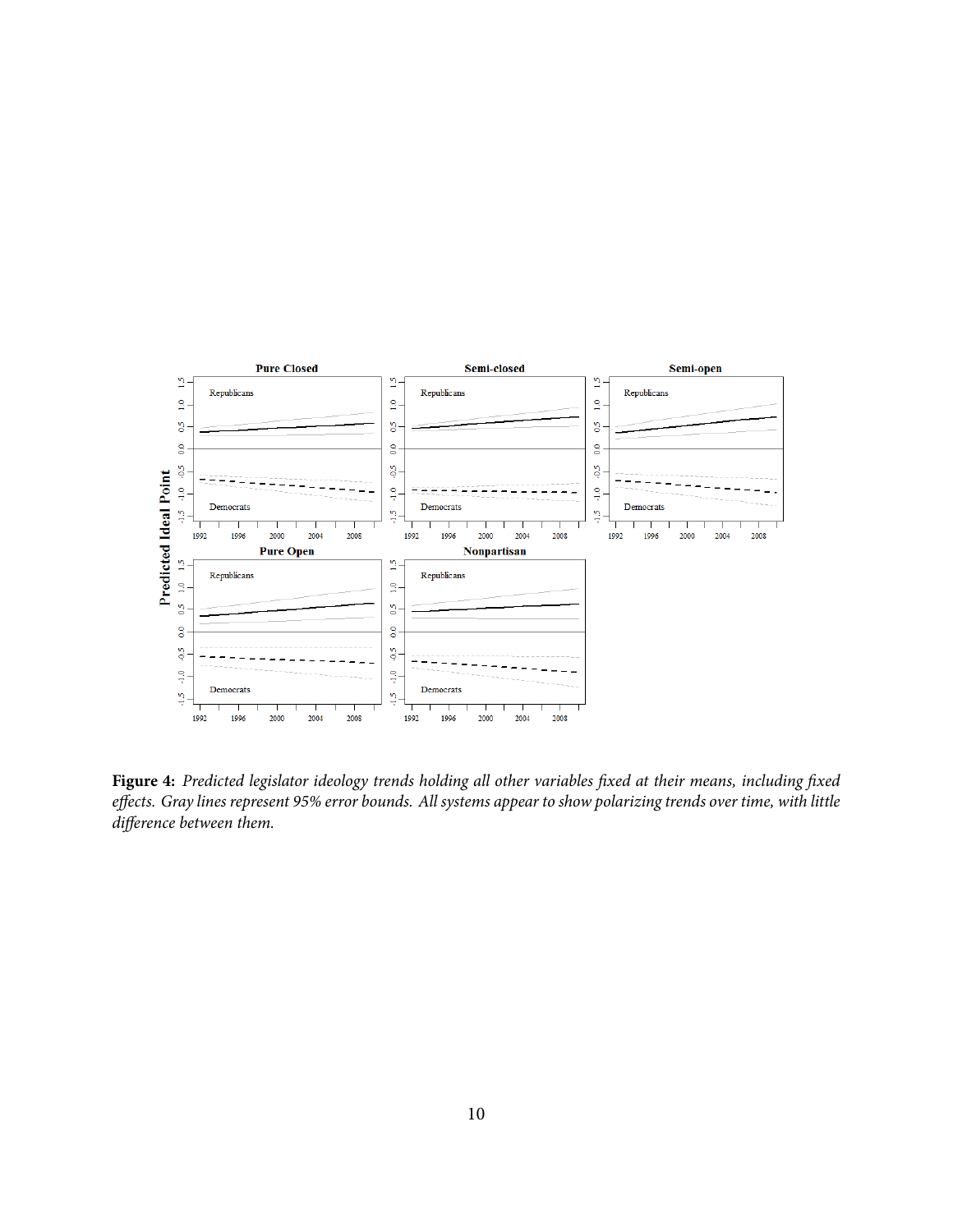#### **3.2 Inequality**

Nationally, there has been a great increase in both political polarization and income inequality since the early 1970s. [McCarty, Poole and Rosenthal](#page-17-0) ([2006](#page-17-0)) documents these trends and tie them them together. Their argument is that rising income inequality is both a cause and an effect of polarization. When incomes grow unequally, there is a greater return to organizing political conflict over the central axis of attitudes towards government activism. At the same time, when Congress is polarized, redistributive policies that can ameliorate inequality are often very hard to pass given the presence of numerous veto points in the American separation of powers system.

What about the states? [Garand](#page-17-5) ([2010\)](#page-17-5) shows that state level income inequality helps explain state opinion and US Senate polarization. New research and new inequality data from Voorheis show that these results extend to state legislative polarization, but with an interesting twist. While the overall relationship between state inequality and legislative polarization is positive and significant, there are important differences in the relationship by region. Figure [5](#page-11-0) shows that the inequality-polarization relationship is actually negative in the Northeast. It is positive elsewhere, and is especially strong in the South and West, and only weakly positive in the Midwest. Further research is needed to explain this heterogeneity.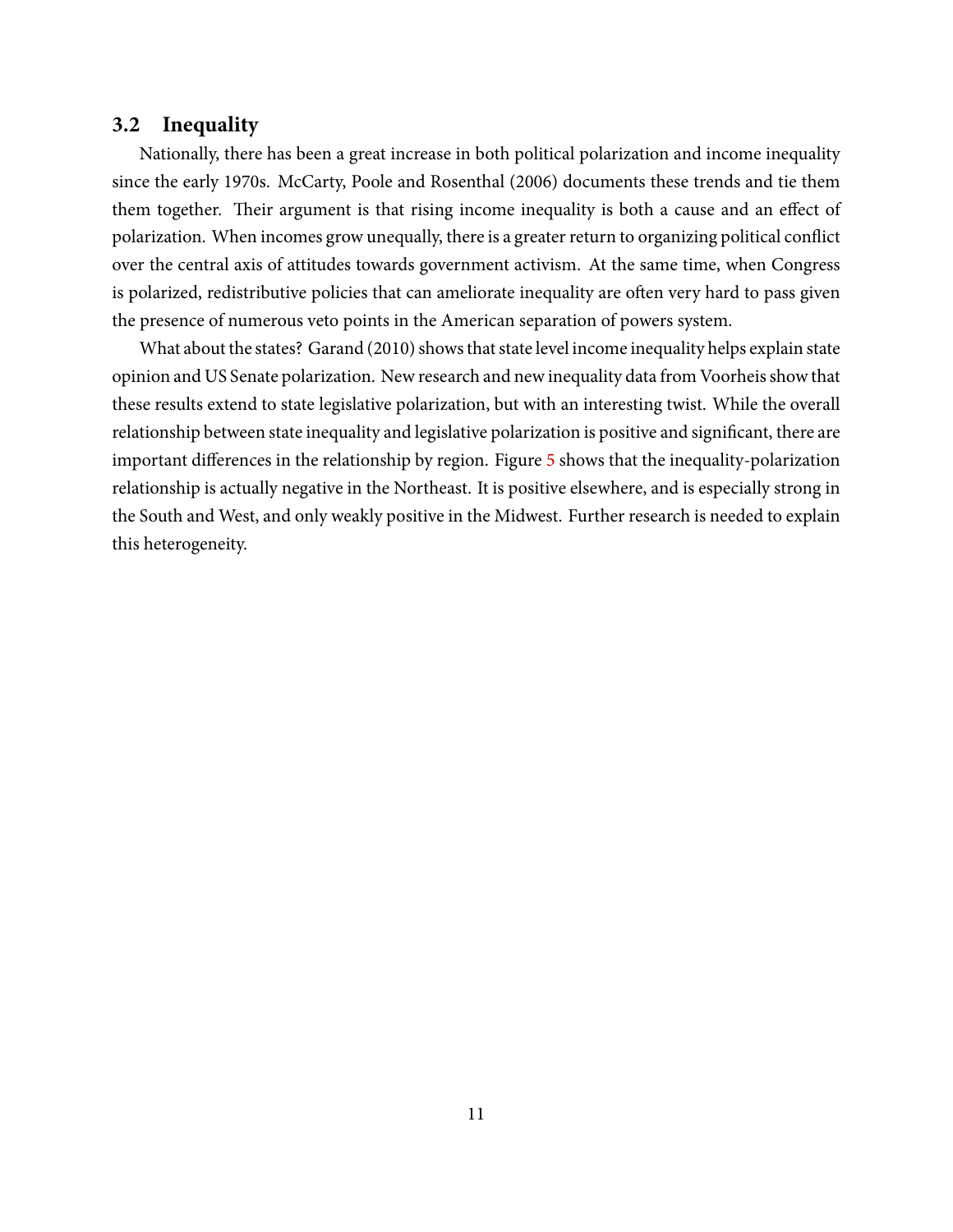<span id="page-11-0"></span>

**Figure 5:** *Scatterplot of average state-level inequality measured by a Gini coefficient from Voorheis (2013) and* polarization (averaged party median distances). The effect varies dramatically by region.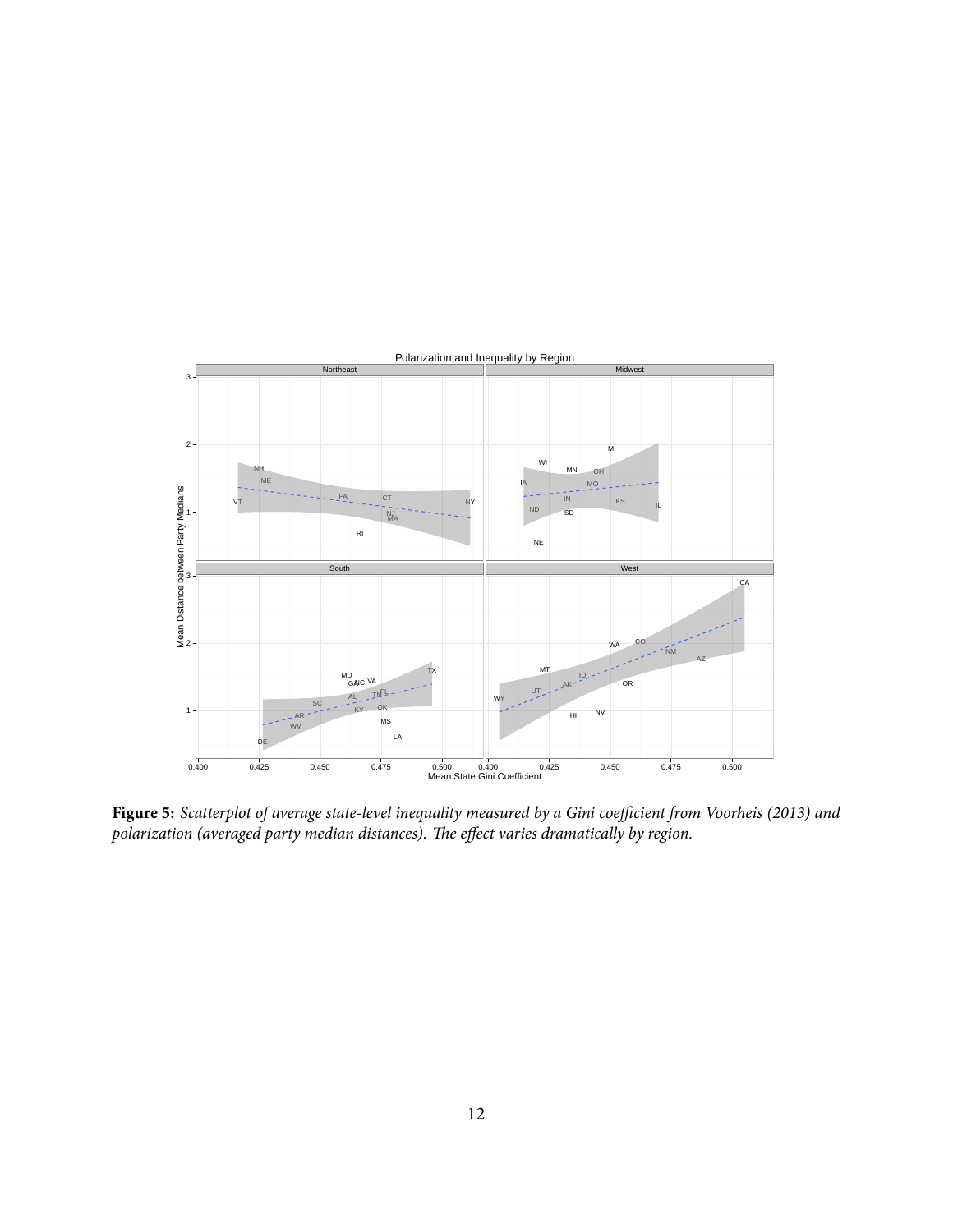#### **3.3 Public Opinion**

One of the enduring puzzles in the study of American politics is the juxtaposition of an increasingly polarized Congress with an apparently stable and centrist electorate [\(Fiorina and Abrams](#page-17-6) [2008\)](#page-17-6). After failing to find a link between polarization in Congress and the polarization of policy preferences in national surveys, researchers are turning away from the ideology of the mass public, looking instead at institutional features like primaries, agenda control in the legislature, and redistricting that may have led to increased Congressional polarization.

What about at the state level? I begin with some simple scatterplots comparing ideological polarization in the state legislatures with the variability of ideology as self-reported by survey respondents in three huge (tens of thousands of respondents) surveys performed by the National Annenberg Election Study from 2000-2008. Figure [6](#page-12-0) shows that states with more polarized electorates elect more polarized state legislatures. Moreover, this relationship appears to be getting stronger over time.

<span id="page-12-0"></span>

**Figure 6:** *Opinion polarization and legislative polarization are correlated, and this is increasing over time. Horizontal axis is the variation in self-reported ideology within states for a given NAES survey.*

[McCarty, Poole and Rosenthal](#page-17-7) [\(2009](#page-17-7)) decomposes polarization into two sources: sorting and intradistrict divergence. Polarization driven by the latter is the difference between how Democratic and Republican legislators would represent the same district. The former is the result of the propensity for Democrats to represent liberal districts and for Republicans to represent conservative ones. In [Shor and McCarty](#page-18-2) [\(2011](#page-18-2)), we show that intradistrict divergence dominates sorting for state legislatures just as it does for Congress.

Yet this just moves the puzzle one step backwards. Where does intradistrict divergence come from? How is that there is a large density of districts where the average voter is quite moderate, but the voting behavior of the representative is extreme? Similarly, why are legislatures so much more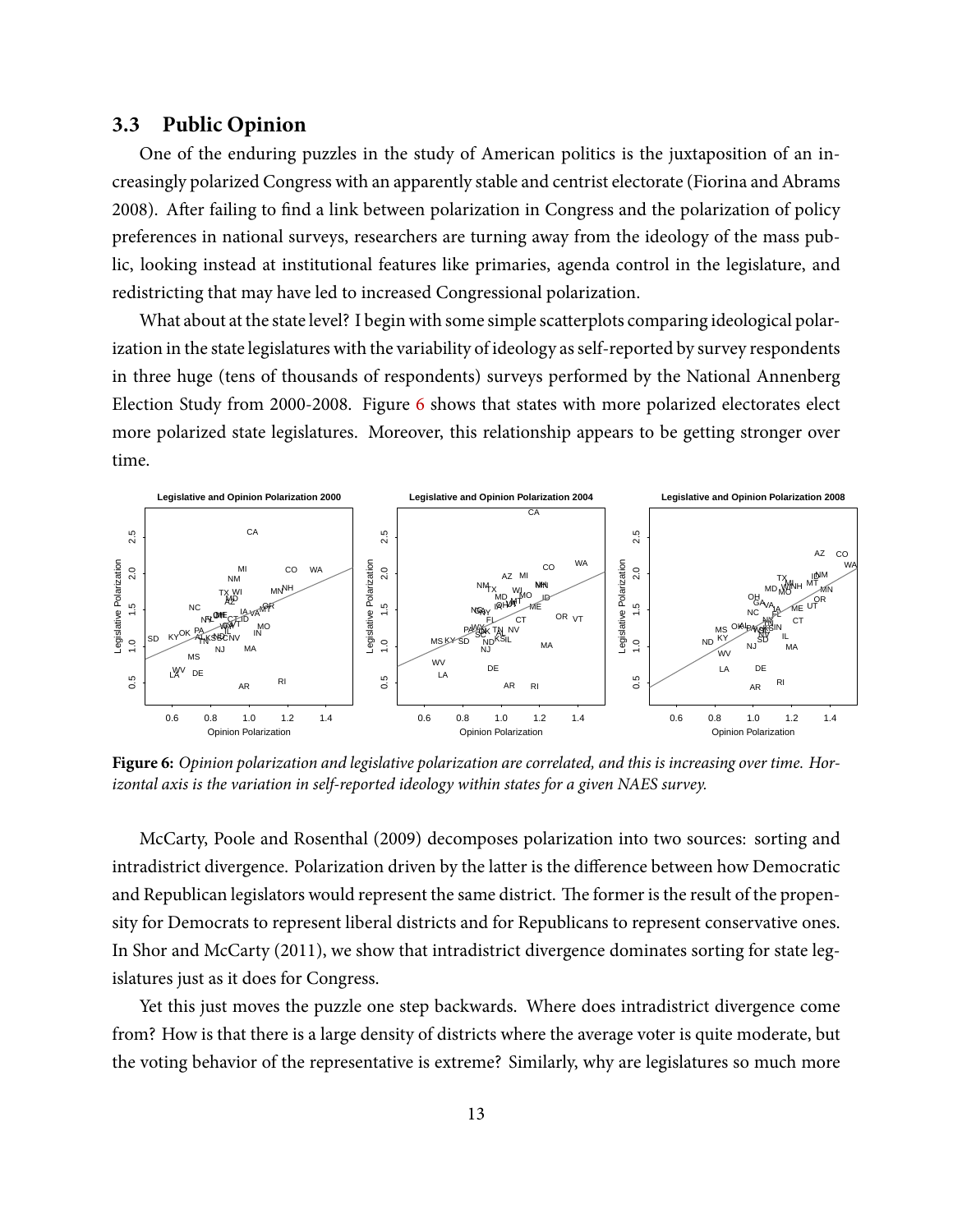polarized than district medians? To answer these questions, we need move the aggregation down one step to the district level. A new paper [\(Rodden et al.](#page-18-4) [2014](#page-18-4)) brings attention back to the distribution of ideology in the mass public with new data and an alternative theoretical approach. We marry state legislative ideology data with the 350,000 person "super survey" created by [Tausanovitch and](#page-18-5) [Warshaw](#page-18-5) [\(2013](#page-18-5)) to characterize the distribution of ideological preferences not only within states, but also across and within state senate districts.

The paper confirms that state legislative polarization is highly correlated with both betweenand within-district measures of opinion polarization. Yet contrary to conventional wisdom, the relationship is actually *stronger* for within-district polarization than for between-district polarization. The states with the highest levels of within-district polarization, like California, Colorado, and Washington, are those with the highest levels of legislative polarization. In the middle of each states' distribution of districts lies a set of pivotal districts that are ideologically moderate only because they are divided relatively evenly between two polarized sides.

But given the logic of the median voter, why would electoral competition in these pivotal but polarized districts generate such polarized legislative representation? The paper develops a simple intuition based on the idea that candidates must choose platforms in the presence of uncertainty over the median voter [\(Calvert](#page-17-8) [1985](#page-17-8); [Wittman](#page-18-6) [1983\)](#page-18-6). The greater the uncertainty, the more candidates move towards their party's more extreme ideological preferences. The intuition is that when district opinion is unimodal, the median voter on election day will be largely predictable, constraining candidates. In contrast, when voters are more evenly distributed throughout the ideological spectrum or even polarized into a bimodal distribution, there is more uncertainty about the identity of the median voter on election day, and hence weaker electoral constraints on candidates' ideological positioning. In other words, when districts are moderate–but only as a consequence of internal divisions–they tend to elect more extreme legislators. This is because normal Downsian pressures to converge are balanced against the returns to turning out your own base. For example, this is seen in large legislative districts where red precincts in the outlying areas surround deep blue areas like college towns. They are moderate only because they are deeply internally divided, with a balance between highly liberal and conservative voters, *not* because the voters are moderate and unimodal.

### **4 Consequences**

#### **4.1 Interest Group Environment**

The constellations of interest groups vary markedly across states; in some, they are incredibly dense, in others, they are considerably less so. The same is true of diversity: interest groups are not allalike, and they vary substantially in composition across the states ([Gray and Lowery](#page-17-9) [2000](#page-17-9)). These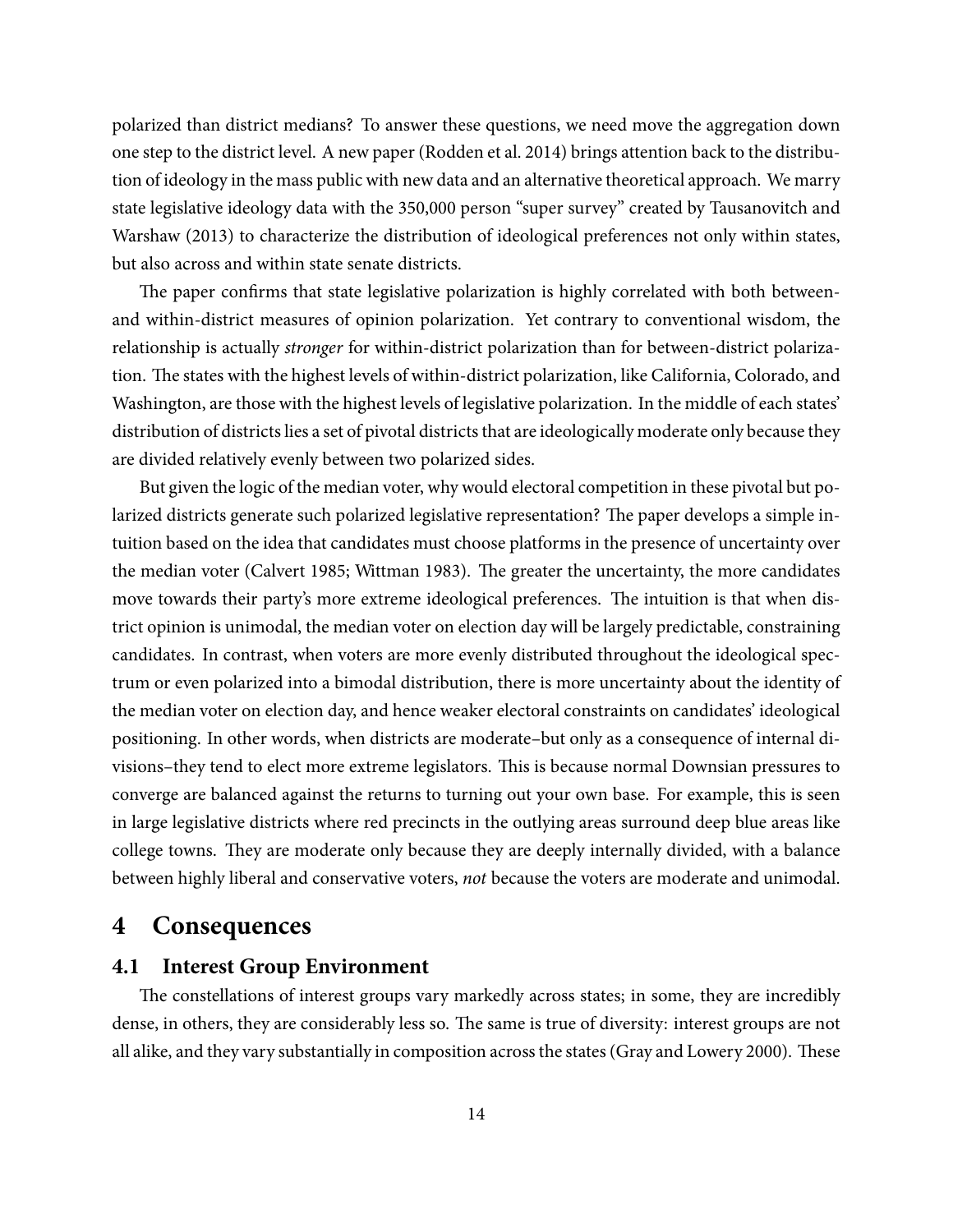differences, in turn, influence state political dynamics and policy outcomes [\(Gray, Lowery and Benz](#page-17-10) [2013\)](#page-17-10).

What political factors, however, determine interest group environments? New research in [Gray](#page-17-11) [et al.](#page-17-11) [\(2014](#page-17-11)) points out that polarization presents both opportunity and peril for interest groups, particularly nonprofits concerned with ideological rather than profit-based objectives. The benefits–and costs–to one side winning and another losing should be magnified in states with more polarized political systems. Indeed, for both 1997 and 2007, states with more polarized legislatures had increasingly dense interest group environments. But this effect extended only to nonprofits, rather than for-profit associations.

#### **4.2 Unilateral Action**

Despite the conventional wisdom in political science that executive power is dependent on persuasion, there is increasing evidence that presidents increasingly turn to unilateral action to accomplish their objectives. In particular, a difficult strategic environment for presidents, including divided government is likely to increase the issuance of presidential executive orders [\(Deering and](#page-17-12) [Maltzman](#page-17-12) [1999;](#page-17-12) [Howell](#page-17-13) [2003\)](#page-17-13). The logic should work the same way for state governors. They, too, are located in a complex separation of powers system with overlapping and sometimes ill-defined authority. And they, too, exert unilateral power at times. While their power does not extend to national security matters as does the presidency, governors do have executive orders at their disposal. These orders have not attracted as much scholarly attention as have presidential directives.

[Ferguson and Shor](#page-17-14) [\(2014\)](#page-17-14) collects new data on gubernatorial executive orders, extending to nearly 600 state-years of data for all orders, and a smaller subset for orders deemed "significant."<sup>3</sup> This data is paired with state legislative polarization data. The key prediction is that governors facing a more gridlocked state legislature will turn to executive orders as an alternative route to lawmaking. The results of a multilevel Poisson model regressing executive order counts on this predictor and a number of controls confirms this hypothesis.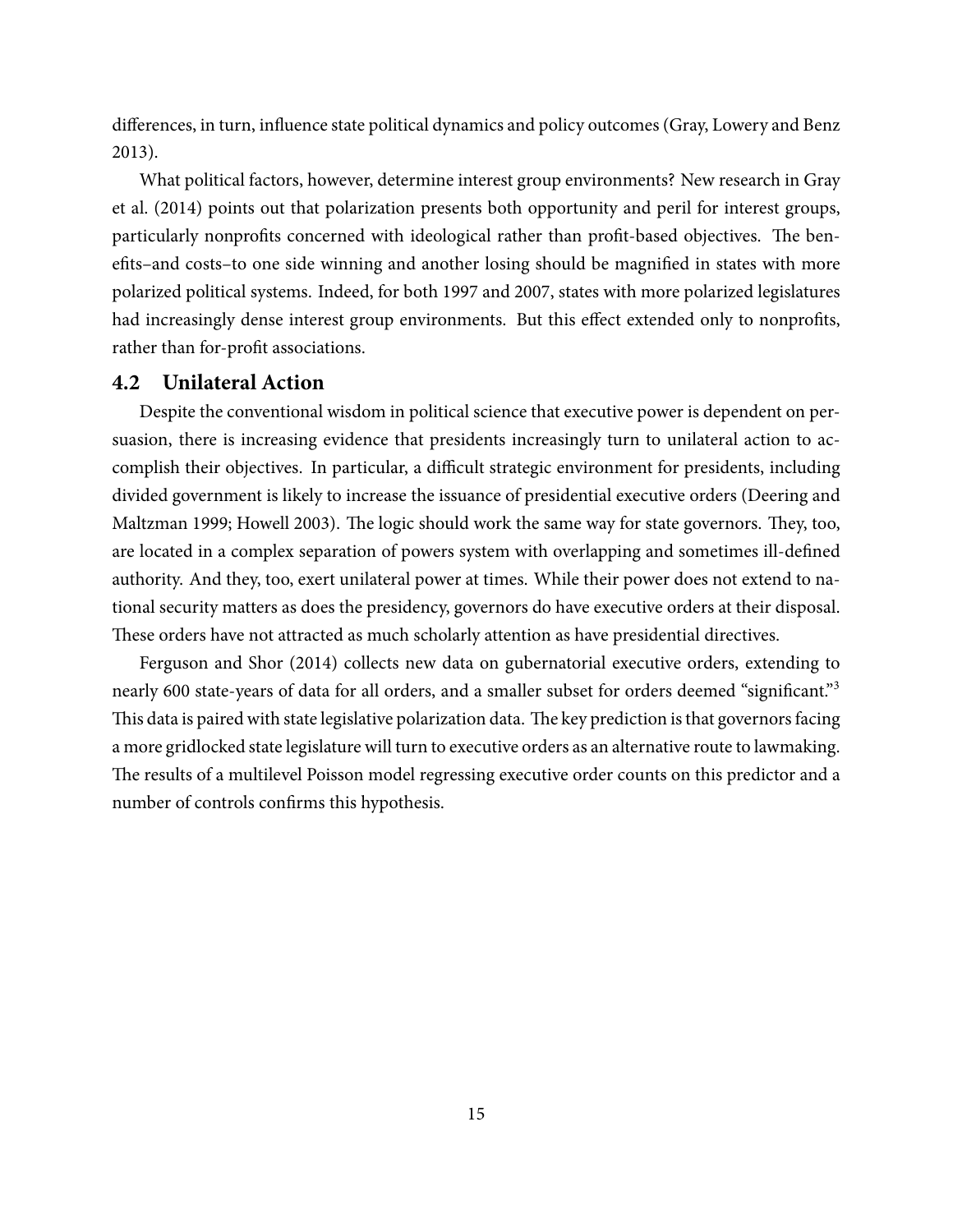# **5 Conclusion**

Even as polarization increases in most American legislatures, so too does scholarly understanding of the phenomenon. Work continues on documenting the extent of polarization in the 50 states forward and backward in time. In addition, considerable new research is coming on line that tackles the possible causes of polarization, including new research on public opinion, income inequality, and institutional variation across the states. The "smoking gun," however, remains elusive. No one "cause" has been identified as dominant, nor is there likely to be one. Scholars can only hope to chip away at individual explanations driven by theoretical expectations. Finally, a new and exciting body of work is starting to examine the consequences of polarization in politics and policy. More legislative gridlock is likely, for example, to lead to governors leaning on unilateral action.

A final caveat. Unlike the US Congress–which has been fairly closely divided in the past two decades–unified party government is a common reality in many states. When a single party holds both chambers of the legislature, the governorship, and is not burdened by supermajoritarian rules, polarization is no longer "weaponized." Recent developments in California (which recently abandoned the two-thirds requirement to pass a budget via initiative), Colorado, Michigan, and Wisconsin show that polarization need not slow down a unified party leadership intent on making far-reaching policy changes. These are likely to be exceptions to the rule, however.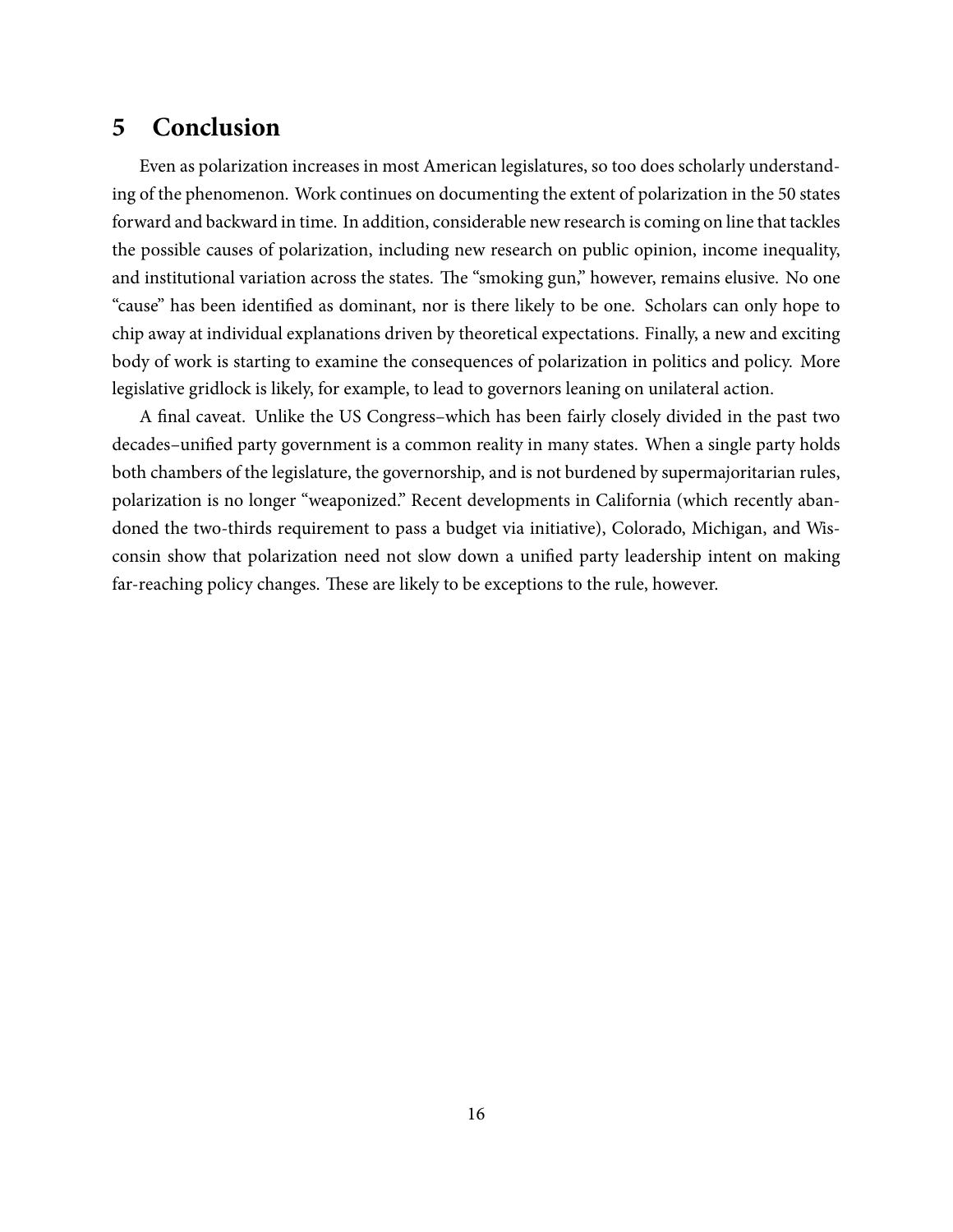### **Notes**

<sup>1</sup>Scholars have used other measures as well, such as the "overlap" between the parties which measures how many Democrats are more conservative than the most liberal Republican. A lower overlap score means less polarization. The use of medians is the most conservative measure as it is the least influenced by party outliers, those legislators with positions atypical of their party. The difference in means is influenced both by extreme and moderate party outliers, while the overlap measure is greatly influenced by moderate outliers (a single conservative Democrat can make the party overlap score large). Still, nearly every method designed to measure polarization is highly correlated with every other method, increasing our confidence in the validity of our measures.

2 In *closed* primaries, only registered partisans may vote in their own party's primary. In *open* primaries, registered partisans as well as independents may vote in the primary of their choice.

<sup>3</sup>Cutting out, for example, symbolic actions.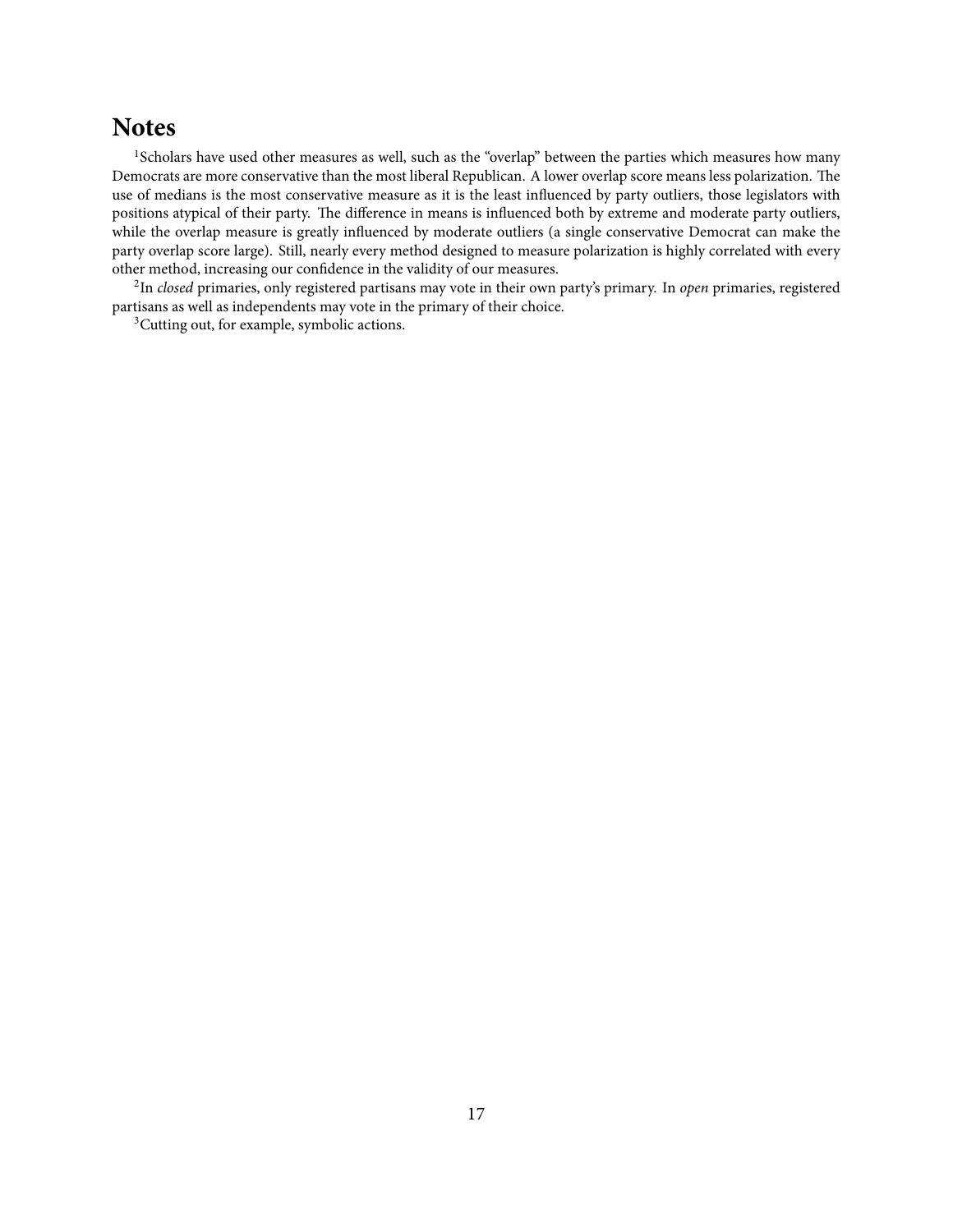# **References**

- <span id="page-17-3"></span>Bullock, Will and Joshua D Clinton. 2011. "More a molehill than a mountain: the effects of the blanket primary on elected officials' behavior from California." *Journal of Politics* 73(3):915–30.
- <span id="page-17-8"></span>Calvert, Randall L. 1985. "Robustness of the multidimensional voting model: Candidate motivations, uncertainty, and convergence." *American Journal of Political Science* pp. 69–95.
- <span id="page-17-12"></span>Deering, Christopher J. and Forrest Maltzman. 1999. "The politics of executive orders: Legislative constraints on presidential power." *Political Research Quarterly* 52(4):767–783.
- <span id="page-17-14"></span>Ferguson, Margaret and Boris Shor. 2014. "Unilateral Lawmaking in the American Governorship.".
- <span id="page-17-6"></span>Fiorina, Morris P and Samuel J Abrams. 2008. "Political polarization in the American public." *Annu. Rev. Polit. Sci.* 11:563–588.
- <span id="page-17-5"></span>Garand, James C. 2010. "Income inequality, party polarization, and roll-call voting in the US Senate." *e Journal of Politics* 72(04):1109–1128.
- <span id="page-17-4"></span>Gerber, Alan. 1998. "Estimating the Effect of Campaign Spending on Senate Election Outcomes Using Instrumental Variables." *American Political Science Review* 92(2):401–411.
- <span id="page-17-9"></span>Gray, Virginia and David Lowery. 2000. *The population ecology of interest representation: Lobbying communities in the American states*. University of Michigan Press.
- <span id="page-17-10"></span>Gray, Virginia, David Lowery and Jennifer K Benz. 2013. *Interest Groups and Health Care Reform Across the United States*. Georgetown University Press.
- <span id="page-17-11"></span>Gray, Virginia, John Cluverius, Jeffrey Harden, Boris Shor and David Lowery. 2014. "Party Competition, Party Polarization, and the Changing Demand for Lobbying in the American States." *American Politics Research* .
- <span id="page-17-13"></span>Howell, Willaim G. 2003. Power Without Persuasion: The Politics of Direct Presidential Action. Princeton University Press.
- <span id="page-17-1"></span>Masket, Seth. 2009. *No Middle Ground: How Informal Party Organizations Control Nominations and Polarize Legislatures*. University of Michigan Press.
- <span id="page-17-2"></span>Masket, Seth E and Boris Shor. 2013. "Polarization Without Parties: The Rise of Legislative Partisanship in Nebraska's Unicameral Legislature." *Available at SSRN 1916342* .
- <span id="page-17-0"></span>McCarty, Nolan, Keith T. Poole and Howard Rosenthal. 2006. *Polarized America: The Dance of Ideology and Unequal Riches*. Cambridge: MIT Press.
- <span id="page-17-7"></span>McCarty, Nolan, Keith T. Poole and Howard Rosenthal. 2009. "Does Gerrymandering Cause Polarization?" *American Journal of Political Science* 53(3):666–680.